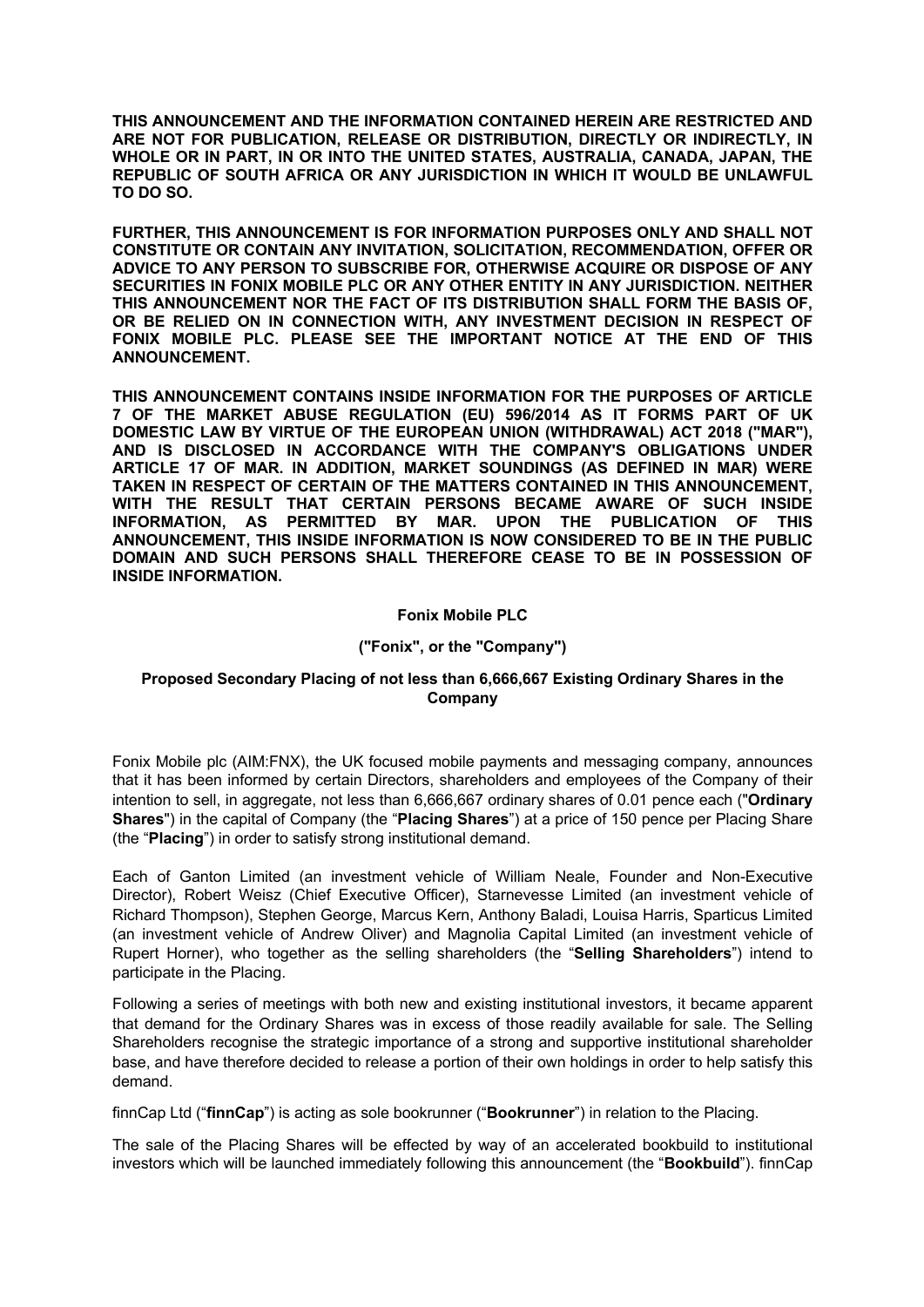will determine the amount of Placing Shares each of the Selling Shareholders will sell as part of the Placing.

A further announcement noting the number of Placing Shares sold by and subsequent holdings of the Selling Shareholders some of whom are also Directors or PDMRs of the Company will be made following completion of the Bookbuild.

The timing for the close of the Bookbuild and the distribution of allocations will be at the absolute discretion of finnCap.

As disclosed in the Company's admission document dated 7 October 2020, Robert Weisz undertook to the Company and finnCap not to dispose of any Ordinary Shares at any time prior to the second anniversary of the admission of the Ordinary Shares to trading on AIM without the prior written consent of finnCap and the Company (the "**Lock-in Undertaking**").

The independent directors of the Company, for this purpose being William Neale, Edward Spurrier, Michael Foulkes and Carmel Warren (the "**Independent Directors**"), have confirmed on behalf of the Company the release of Robert Weisz from the Lock-In Undertaking such that he can participate as a Selling Shareholder in order to satisfy strong institutional demand. The residual Ordinary Shares held by Robert Weisz will remain subject to such undertaking. finnCap has also provided its consent to the participation of the Robert Weisz in the Placing on this basis.

The release of Robert Weisz from the Lock-In Undertaking constitutes a related party transaction for the purpose of Rule 13 of the AIM Rules for Companies. The Independent Directors, having consulted with finnCap, the Company's Nominated Adviser, consider this to be fair and reasonable insofar as the Company's shareholders are concerned.

# **Enquiries:**

**Fonix Mobile plc** +44 (0)20 8114 7000

Rob Weisz, Chief Executive Officer

Michael Foulkes, Chief Financial Officer

## **finnCap Ltd (Nominated Adviser & Broker)** +44 (0)20 7220 0500

Jonny Franklin-Adams / Seamus Fricker (Corporate Finance)

Alice Lane / Sunila de Silva (ECM)

## **Notes to editors**

Founded in 2006, Fonix provides mobile payments and messaging services for clients across media, telecoms, entertainment, enterprise and commerce.

When consumers make payments, they are charged to their mobile phone bill. This service can be used for ticketing, content, cash deposits and donations. Fonix's service works by charging digital payments to the mobile phone bill, either via carrier billing or SMS billing. Fonix also offers messaging solutions.

Based in London, Fonix is a fast growth business used by blue chip clients such as ITV, Bauer Media, BT, Global Media, Comic Relief and Children in Need to name a few.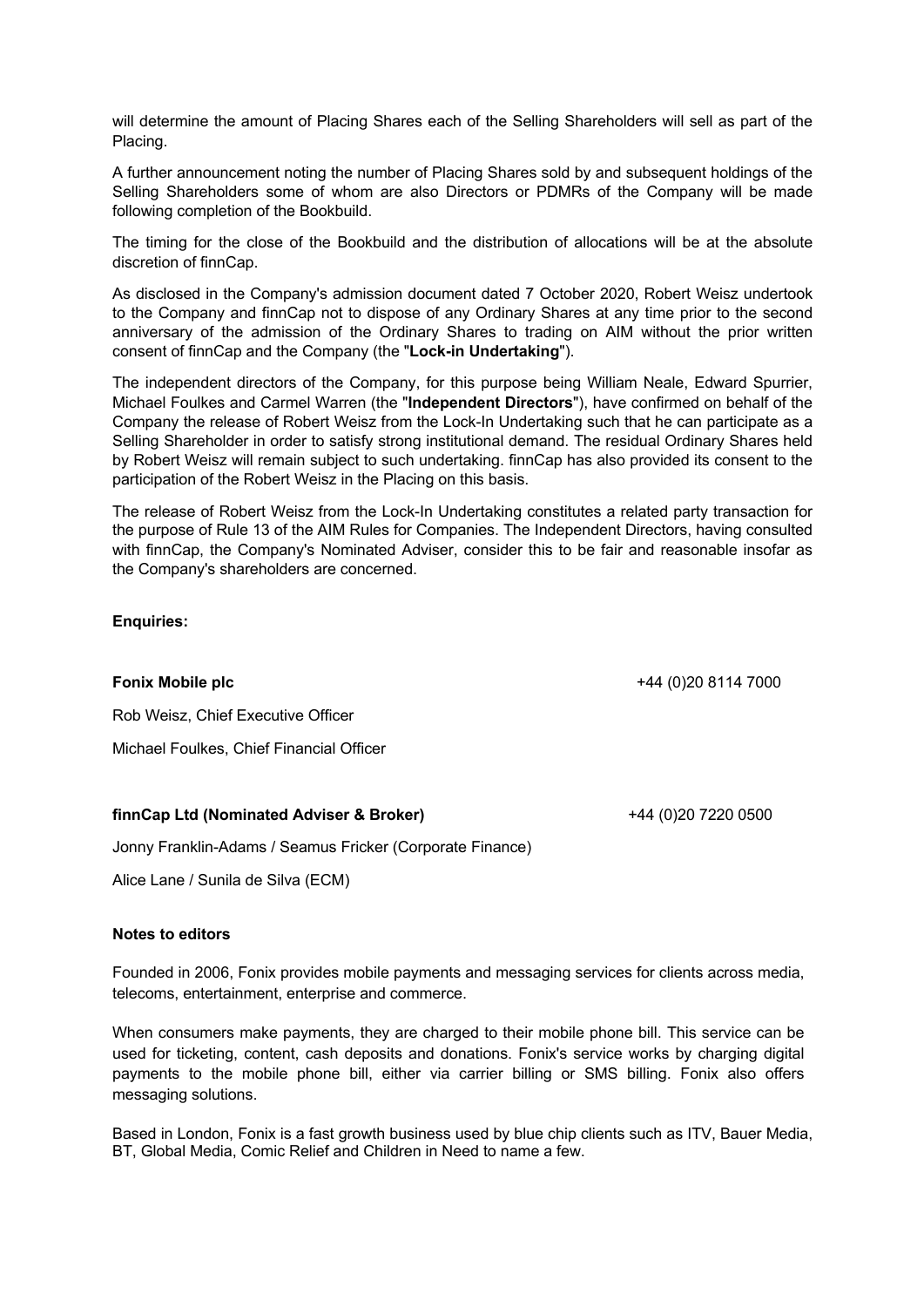### **Important Notice:**

MEMBERS OF THE GENERAL PUBLIC ARE NOT ELIGIBLE TO TAKE PART IN THE PLACING. THIS ANNOUNCEMENT AND ANY OFFER OF SECURITIES TO WHICH IT RELATES ARE ONLY ADDRESSED TO AND DIRECTED AT (1) IN THE UNITED KINGDOM OR ANY MEMBER STATE OF THE EUROPEAN ECONOMIC AREA, PERSONS WHO ARE QUALIFIED INVESTORS WITHIN THE MEANING OF ARTICLE 2(e) OF EU **REGULATION** (EU) 2017/1129 AND ANY RELEVANT IMPLEMENTING MEASURES (THE "PROSPECTUS REGULATION"); AND (2) IN THE UNITED KINGDOM, PERSONS WHO (I) HAVE PROFESSIONAL EXPERIENCE IN MATTERS RELATING TO INVESTMENTS WHO FALL WITHIN ARTICLE 19(5) OF THE FINANCIAL SERVICES AND MARKETS ACT 2000 (FINANCIAL PROMOTION) ORDER 2005 (AS AMENDED) (THE "ORDER"); OR (II) FALL WITHIN ARTICLE 49(2)(A) TO (D) OF THE ORDER OR (III) ARE PERSONS TO WHOM AN OFFER OF THE PLACING SHARES MAY OTHERWISE LAWFULLY BE MADE (ALL SUCH PERSONS REFERRED TO IN (1) AND, (2) TOGETHER BEING REFERRED TO AS "RELEVANT PERSONS"). THE INFORMATION REGARDING THE PLACING SET OUT IN THIS ANNOUNCEMENT MUST NOT BE ACTED ON OR RELIED ON BY PERSONS WHO ARE NOT RELEVANT PERSONS. ANY INVESTMENT OR INVESTMENT ACTIVITY TO WHICH THIS ANNOUNCEMENT RELATES IS AVAILABLE ONLY TO RELEVANT PERSONS AND WILL BE ENGAGED IN ONLY WITH RELEVANT PERSONS.

This announcement and the information contained herein is for information purposes only and does not constitute or form part of any offer or an invitation to acquire or dispose of securities in the United States, Canada, Australia, South Africa or Japan or in any jurisdiction in which such an offer or invitation is unlawful.

The Placing Shares have not been, and will not be, registered under the US Securities Act of 1933, as amended (the "Securities Act"), or under the securities laws of any State or other jurisdiction of the United States, and, absent registration, may not be offered or sold in the United States (as defined in Regulation S under the Securities Act) except pursuant to an exemption from, or in a transaction not subject to, the registration requirements of the Securities Act and the securities laws of any relevant State or other jurisdiction of the United States. There will be no public offering of the Placing Shares in the United States or elsewhere.

The Placing Shares have not been approved or disapproved by the US Securities and Exchange Commission, any state securities commission or other regulatory authority in the United States, nor have any of the foregoing authorities passed upon or endorsed the merits of the Placing or the accuracy or adequacy of this announcement. Any representation to the contrary is a criminal offence in the United States.

No prospectus, admission document or offering document has been or will be prepared in connection with the Placing. Any investment decision to buy securities in the Placing must be made solely on the basis of publicly available information. Such information is not the responsibility of and has not been independently verified by the Selling Shareholders, finnCap or any of their respective affiliates.

Neither this announcement nor any copy of it may be taken, transmitted or distributed, directly or indirectly, in or into or from the United States (including its territories and possessions, any State of the United States and the District of Columbia), Australia, Canada, the Republic of South Africa or Japan. Any failure to comply with this restriction may constitute a violation of US, Australian, Canadian, South African or Japanese securities laws.

The distribution of this announcement and the offering or sale of the Placing Shares in certain jurisdictions may be restricted by law. No action has been taken by the Selling Shareholders, finnCap or any of their respective affiliates that would, or which is intended to, permit a public offer of the Placing Shares in any jurisdiction, or possession or distribution of this announcement or any other offering or publicity material relating to the Placing Shares, in any jurisdiction where action for that purpose is required. Persons into whose possession this announcement comes are required by the Selling Shareholders and finnCap to inform themselves about and to observe any applicable restrictions.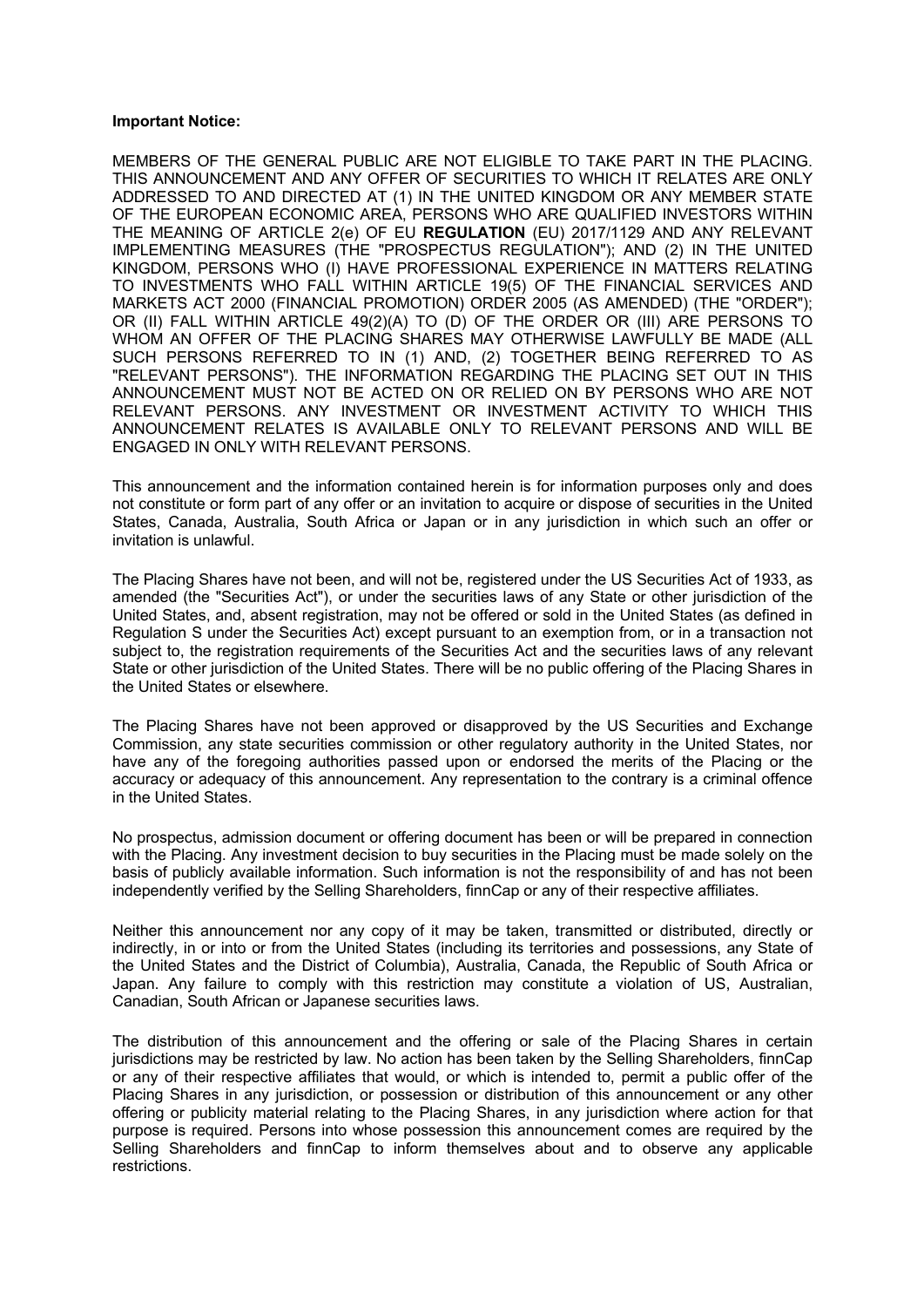No reliance may be placed, for any purposes whatsoever, on the information contained in this announcement or on its completeness and this announcement should not be considered a recommendation by the Company, the Selling Shareholders, finnCap or any of their respective affiliates in relation to any purchase of or subscription for securities of the Company. No representation or warranty, express or implied, is given by or on behalf of the Company, the Selling Shareholders, finnCap or any of their respective directors, partners, officers, employees, advisers or any other persons as to the accuracy, fairness or sufficiency of the information or opinions contained in this announcement and none of the information contained in this announcement has been independently verified. Save in the case of fraud, no liability is accepted for any errors, omissions or inaccuracies in such information or opinions.

finnCap, which is authorised and regulated by the Financial Conduct Authority in the United Kingdom, is acting only for the Selling Shareholders in connection with the Placing and will not be responsible to anyone other than the Selling Shareholders for providing the protections offered to the clients of finnCap, nor for providing advice in relation to the Placing or any matters referred to in this announcement, and apart from the responsibilities and liabilities (if any) imposed on finnCap by the Financial Services and Markets Act 2000, any liability therefore is expressly disclaimed. Any other person in receipt of this announcement should seek their own independent legal, investment and tax advice as they see fit.

References to time in this announcement are to London time, unless otherwise stated. All times and dates in this announcement may be subject to amendment.

Certain statements in this announcement are, or may be deemed to be, forward-looking statements. By their nature, forward-looking statements involve a number of risks, uncertainties and assumptions that could cause actual results or events to differ materially from those expressed or implied by the forward-looking statements. These risks, uncertainties and assumptions could adversely affect the outcome and financial consequences of the plans and events described herein. No one undertakes any obligation to publicly update or revise any forward-looking statement, whether as a result of new information, future events or otherwise. Readers should not place any undue reliance on forwardlooking statements which speak only as of the date of this announcement. Statements contained in this announcement regarding past trends or events should not be taken as representation that such trends or events will continue in the future.

Neither the content of the Company's website nor any website accessible by hyperlinks on the Company's website is incorporated in, or forms part of, this announcement.

## **Information to Distributors**

Solely for the purposes of the product governance requirements contained within: (a) EU Directive 2014/65/EU on markets in financial instruments, as amended ("MiFID II"); (b) Articles 9 and 10 of Commission Delegated Directive (EU) 2017/593 supplementing MiFID II; and (c) local implementing measures (together, the "MiFID II Product Governance Requirements"), and disclaiming all and any liability, whether arising in tort, contract or otherwise, which any "manufacturer" (for the purposes of the MiFID II Product Governance Requirements) may otherwise have with respect thereto, the Placing Shares have been subject to a product approval process, which has determined that the Placing Shares are: (i) compatible with an end target market of (a) retail investors, (b) investors who meet the criteria of professional clients and (c) eligible counterparties, each as defined in MiFID II; and (ii) eligible for distribution through all distribution channels as are permitted by MiFID II (the "Target Market Assessment"). Notwithstanding the Target Market Assessment, distributors should note that: the price of the Placing Shares may decline and investors could lose all or part of their investment; the Placing Shares offer no guaranteed income and no capital protection; and an investment in the Placing Shares is compatible only with investors who do not need a guaranteed income or capital protection, who (either alone or in conjunction with an appropriate financial or other adviser) are capable of evaluating the merits and risks of such an investment and who have sufficient resources to be able to bear any losses that may result therefrom. The Target Market Assessment is without prejudice to the requirements of any contractual, legal or requiatory selling restrictions in